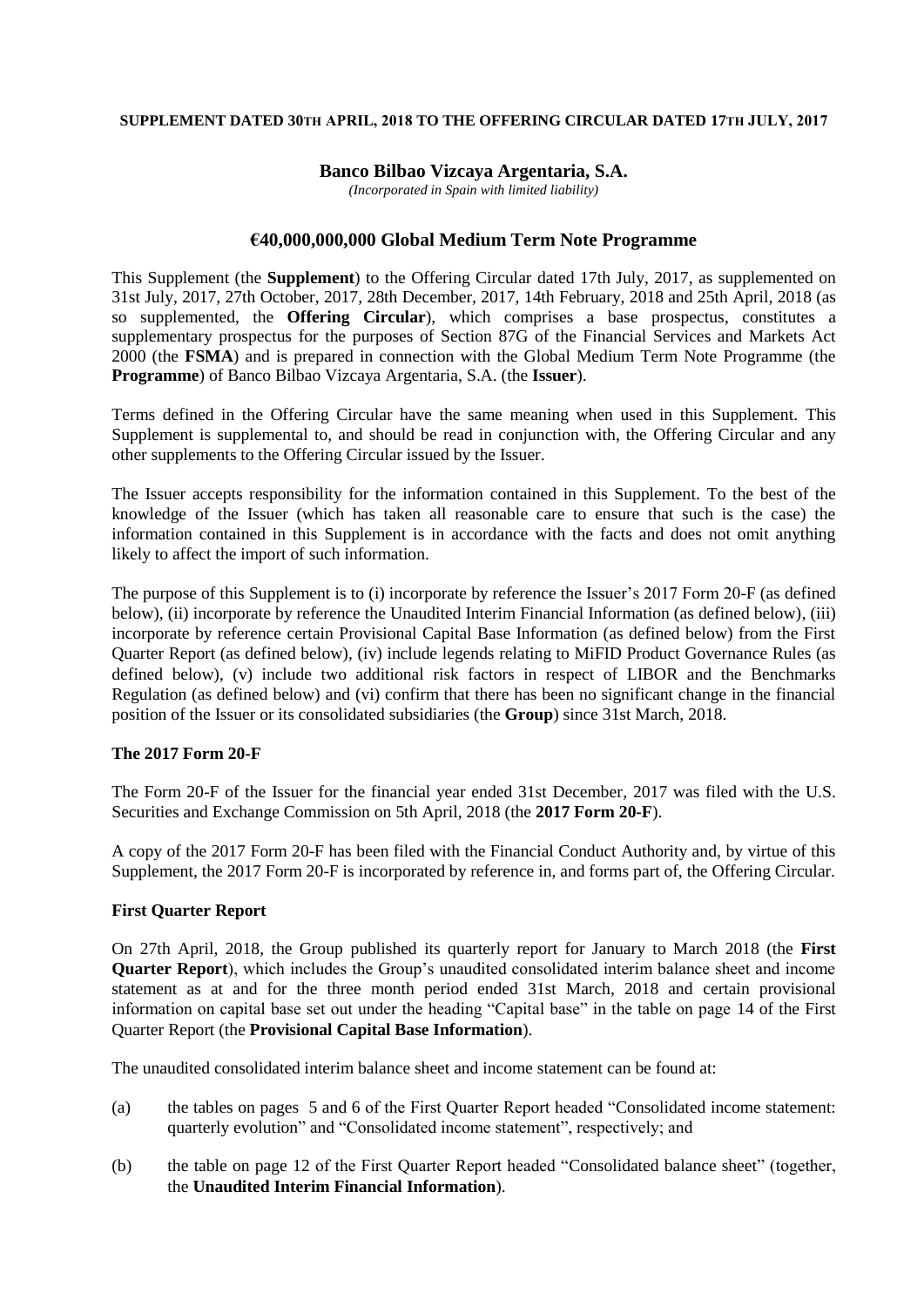A copy of the First Quarter Report has been filed with the Financial Conduct Authority and, by virtue of this Supplement, (i) the Unaudited Interim Financial Information and (ii) the Provisional Capital Base Information are incorporated by reference in, and form part of, the Offering Circular. The nonincorporated parts of the First Quarter Report are either not relevant for an investor or are covered elsewhere in the Offering Circular.

### **Updates to the Offering Circular**

#### *Legends relating to MiFID II Product Governance Rules*

On page 6 of the Offering Circular, the following legend is added before the paragraph entitled "IMPORTANT – EEA RETAIL INVESTORS":

"**MIFID II product governance / target market** – The Final Terms in respect of any Notes will include a legend entitled "MiFID II Product Governance" which will outline the target market assessment in respect of the Notes and which channels for distribution of the Notes are appropriate. Any person subsequently offering, selling or recommending the Notes (a **distributor**) should take into consideration the target market assessment; however, a distributor subject to Directive 2014/65/EU (as amended, **MiFID II**) is responsible for undertaking its own target market assessment in respect of the Notes (by either adopting or refining the target market assessment) and determining appropriate distribution channels.

A determination will be made in relation to each issue about whether, for the purpose of the MiFID Product Governance rules under EU Delegated Directive 2017/593 (the **MiFID Product Governance Rules**), any Dealer subscribing for any Notes is a manufacturer in respect of such Notes, but otherwise neither the Arranger nor the Dealers nor any of their respective affiliates will be a manufacturer for the purpose of the MIFID Product Governance Rules."

On page 53 of the Offering Circular, in the section entitled "*Applicable Final Terms*", the following two legends and related footnotes are added immediately after the heading "APPLICABLE FINAL TERMS":

"[ <sup>1</sup>**MIFID II product governance / Professional investors and ECPs only target market** – Solely for the purposes of [the/each] manufacturer's product approval process, the target market assessment in respect of the Notes has led to the conclusion that: (i) the target market for the Notes is eligible counterparties and professional clients only, each as defined in Directive 2014/65/EU (as amended, **MiFID II**); and (ii) all channels for distribution of the Notes to eligible counterparties and professional clients are appropriate. [*Consider any negative target market*. 2 ] Any person subsequently offering, selling or recommending the Notes (a **distributor**) should take into consideration the manufacturer['s/s'] target market assessment; however, a distributor subject to MiFID II is responsible for undertaking its own target market assessment in respect of the Notes (by either adopting or refining the manufacturer['s/s'] target market assessment) and determining appropriate distribution channels.]

#### **OR**

[ <sup>3</sup>**MIFID II product governance / Retail investors, professional investors and ECPs target market** – Solely for the purposes of [the/each] manufacturer's product approval process, the target market assessment in respect of the Notes has led to the conclusion that: (i) the target market for the Notes is eligible counterparties, professional clients and retail clients, each as defined in Directive 2014/65/EU (as amended, MiFID II)]; *EITHER<sup>4</sup>* [and (ii) all channels for

<sup>1</sup> <sup>1</sup> Legend to be included on front of the Final Terms if following the ICMA 1 "all bonds to all professionals" target market approach.

<sup>2</sup> If a negative target market is deemed necessary, wording along the following lines could be included: "*The target market assessment indicates that Notes are incompatible with the needs, characteristic and objectives of clients which are [fully risk averse/have no risk tolerance or are seeking on-demand full repayment of the amounts invested].*"

<sup>&</sup>lt;sup>3</sup> Legend to be included on front of the Final Terms if following the ICMA 2 approach.

<sup>4</sup> Include for bonds that are not ESMA complex.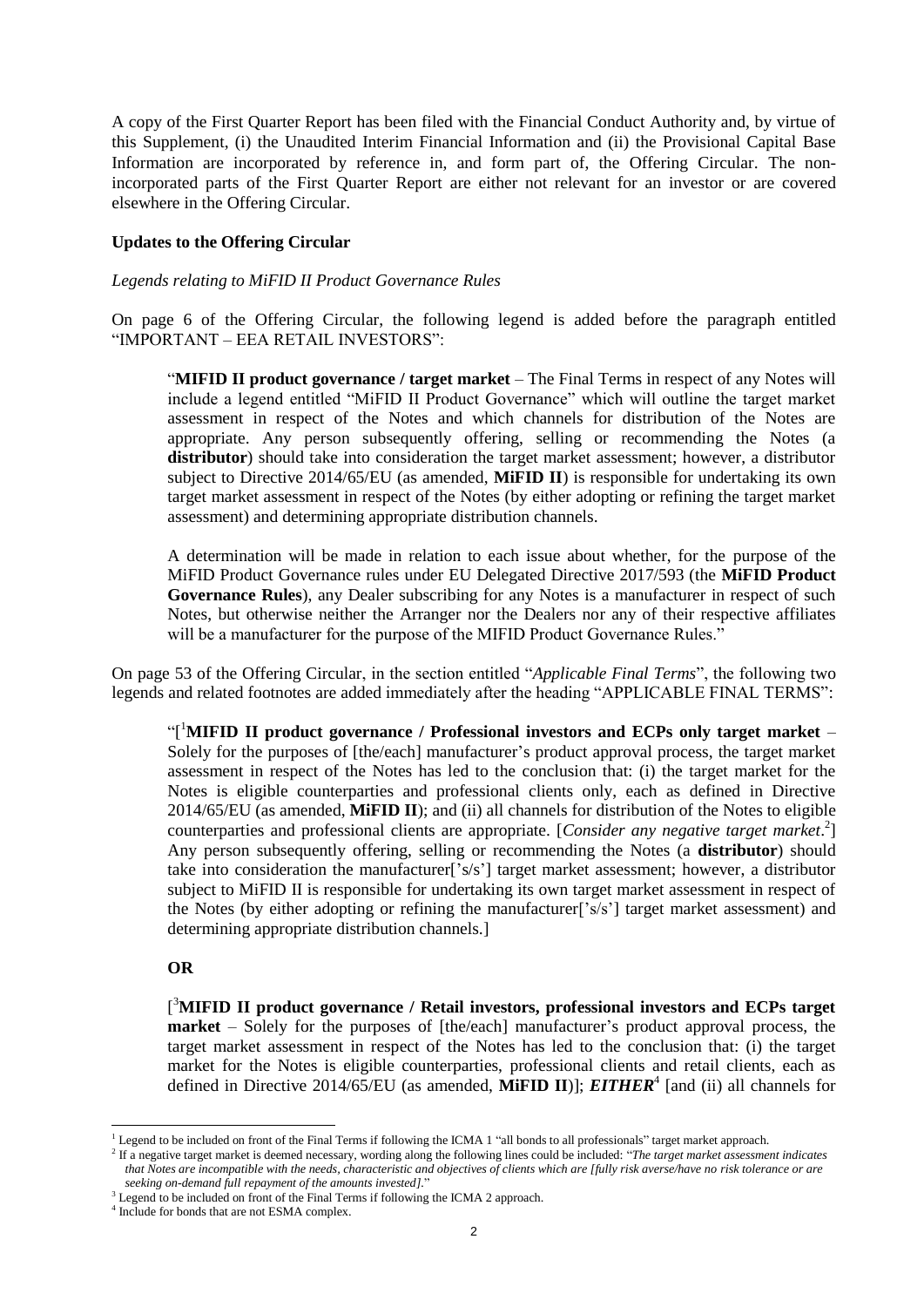distribution of the Notes are appropriate, including investment advice, portfolio management, non-advised sales and pure execution services]  $OR^5$ [(ii) all channels for distribution to eligible counterparties and professional clients are appropriate; and (iii) the following channels for distribution of the Notes to retail clients are appropriate – investment advice $[\sqrt{\ }$  and portfolio management[,/ and][ non-advised sales ][and pure execution services][, subject to the distributor's suitability and appropriateness obligations under MiFID II, as applicable]]. [*Consider any negative target market.*<sup>6</sup>] Any person subsequently offering, selling or recommending the Notes (a **distributor**) should take into consideration the manufacturer['s/s'] target market assessment; however, a distributor subject to MiFID II is responsible for undertaking its own target market assessment in respect of the Notes (by either adopting or refining the manufacturer['s/s'] target market assessment) and determining appropriate distribution channels[, subject to the distributor's suitability and appropriateness obligations under MiFID II, as applicable]<sup>7</sup>.]]"

### *Updates to Risk Factors*

1

On page 32 of the Offering Circular, in the section entitled "*Risk Factors – Risks Related to the Structure of a Particular Issue of Notes*", the following two risk factors are inserted (after the risk factor entitled "*The interest rate on Fixed Reset Notes will reset on each Reset Date, which can be expected to affect interest payments on an investment in Fixed Reset Notes and could affect the market value of Fixed Reset Notes*"):

# "**Future discontinuance of LIBOR may adversely affect the value of Floating Rate Notes or Fixed Reset Notes which reference LIBOR**

On 27th July, 2017, the Chief Executive of the FCA, which regulates LIBOR, announced that it does not intend to continue to persuade, or use its powers to compel, panel banks to submit rates for the calculation of LIBOR to the administrator of LIBOR after 2021. The announcement indicates that the continuation of LIBOR on the current basis is not guaranteed after 2021. It is not possible to predict whether, and to what extent, panel banks will continue to provide LIBOR submissions to the administrator of LIBOR going forwards. This may cause LIBOR to perform differently than it did in the past and may have other consequences which cannot be predicted.

Investors should be aware that, if LIBOR were discontinued or otherwise unavailable, the rate of interest on Floating Rate Notes which reference LIBOR will be determined for the relevant period by the fall-back provisions applicable to such Notes. In the case of Fixed Reset Notes, the applicable Mid-Swap Rate may be based on a LIBOR rate and the fall-back provisions applicable to Fixed Reset Notes may similarly reference LIBOR.

Depending on the manner in which the LIBOR rate or applicable Mid-Swap Rate is to be determined under the Terms and Conditions, this may in certain circumstances (i) be reliant upon the provision by reference banks of offered quotations for the LIBOR rate or applicable Mid-Swap Rate based on a LIBOR rate which, depending on market circumstances, may not be available at the relevant time or (ii) result in the effective application of a fixed rate based on the rate which applied in the previous period when LIBOR was available. Any of the foregoing could have a material adverse effect on the value or liquidity of, and return on, any Floating Rate Notes or Fixed Reset Notes which reference LIBOR or are based on a LIBOR rate.

<sup>&</sup>lt;sup>5</sup> Include for certain ESMA complex bonds. This list may need to be amended, for example, if advised sales are deemed necessary. If there are advised sales, a determination of suitability will be necessary. In addition, if the Notes constitute "complex" products, pure execution services are not permitted to retail without the need to make the determination of appropriateness required under Article 25(3) of MiFID II.

<sup>6</sup> If a negative target market is deemed necessary, wording along the following lines could be included: "*The target market assessment indicates that Notes are incompatible with the needs, characteristic and objectives of clients which are [fully risk averse/have no risk tolerance or are seeking on-demand full repayment of the amounts invested].*"

<sup>&</sup>lt;sup>7</sup> If the Notes constitute "complex" products, pure execution services are not permitted to retail without the need to make the determination of appropriateness required under Article 25(3) of MiFID II. If there are advised sales, a determination of suitability will be necessary.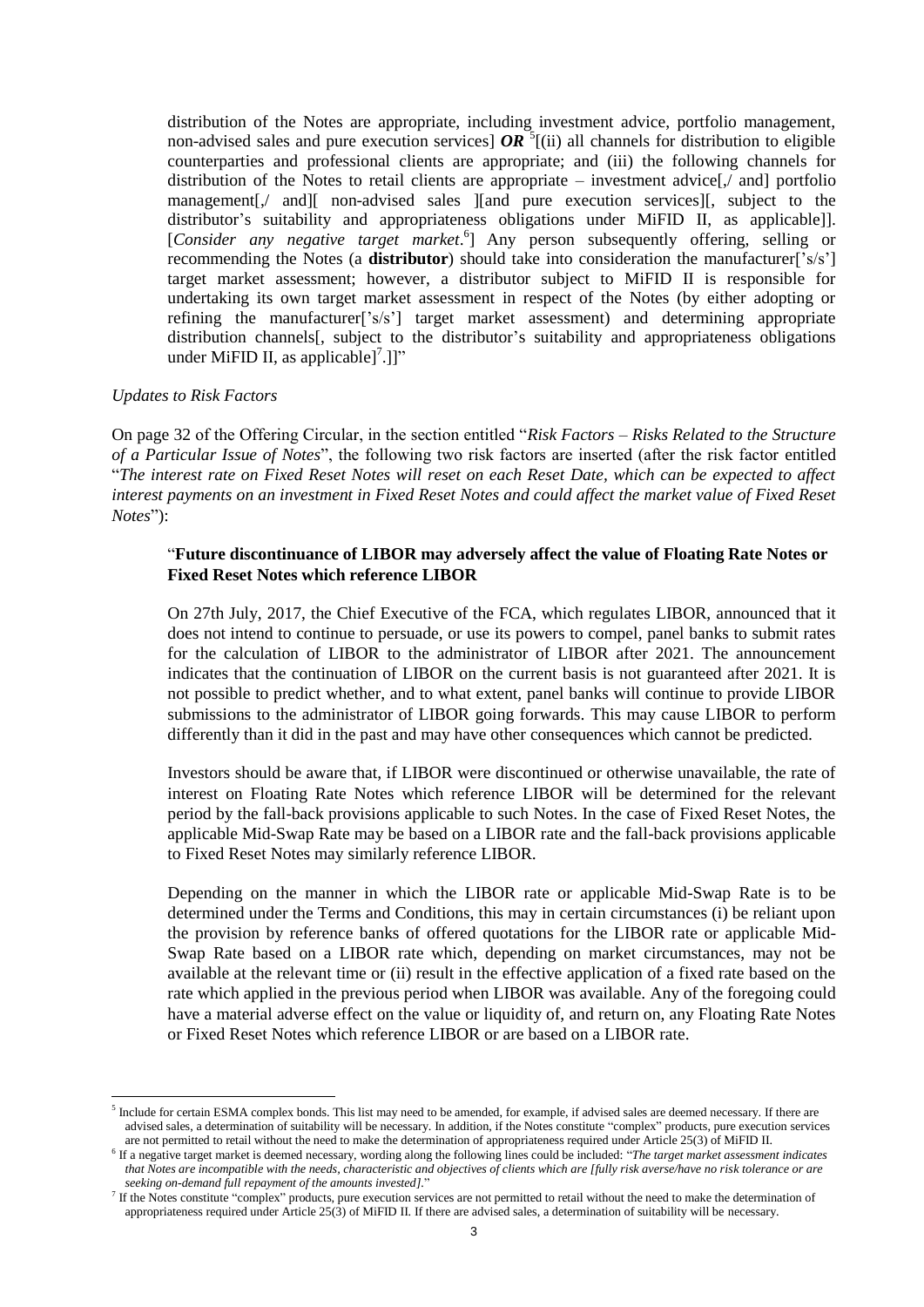# **The regulation and reform of "benchmarks" may adversely affect the value of Notes linked to or referencing such "benchmarks"**

In addition to the announcement made in relation to LIBOR (see "*–Future discontinuance of LIBOR may adversely affect the value of Floating Rate Notes or Fixed Reset Notes which reference LIBOR*" above), there have been other recent national and international regulatory guidance and proposals for reform of interest rates and indices which are deemed to be "benchmarks", including LIBOR and EURIBOR. Some of these reforms are already effective whilst others are still to be implemented. These reforms could include, among other things, reforms to other "benchmarks" similar to those reforms announced in relation to LIBOR, and any such reforms may cause such "benchmarks" to perform differently than in the past, to disappear entirely, or have other consequences which cannot be predicted. Any such consequence could have a material adverse effect on the value or liquidity of, and return on, any Floating Rate Notes, Fixed Reset Notes or any other Notes which are linked to or reference a "benchmark".

Regulation (EU) 2016/1011 (the **Benchmarks Regulation**) was published in the Official Journal of the EU on 29th June, 2016 and applies from 1st January, 2018. The Benchmarks Regulation applies to the provision of benchmarks, the contribution of input data to a benchmark and the use of a benchmark within the EU. It will, among other things, (i) require benchmark administrators to be authorised or registered (or, if non-EU-based, to be subject to an equivalent regime or otherwise recognised or endorsed) and (ii) prevent certain uses by EU supervised entities (such as the Issuer) of "benchmarks" of administrators that are not authorised or registered (or, if non-EU based, not deemed equivalent or recognised or endorsed).

The Benchmarks Regulation could have a material impact on any Notes linked to or referencing a "benchmark", in particular, if the methodology or other terms of the "benchmark" are changed in order to comply with the requirements of the Benchmarks Regulation. Such changes could, among other things, have the effect of reducing, increasing or otherwise affecting the volatility of the published rate or level of the "benchmark".

More broadly, any of the international or national reforms (including those announced in relation to LIBOR and the application of any similar reforms to other "benchmarks"), or the general increased regulatory scrutiny of "benchmarks", could increase the costs and risks of administering or otherwise participating in the setting of a "benchmark" and complying with any such regulations or requirements. Such factors may have the following effects on certain "benchmarks": (i) discourage market participants from continuing to administer or contribute to the "benchmark"; (ii) trigger changes in the rules or methodologies used in the "benchmark"; or (iii) lead to the disappearance of the "benchmark". Any of the above changes or any other consequential changes as a result of international or national reforms or other initiatives or investigations, could have a material adverse effect on the value of and return on any Notes linked to or referencing a "benchmark".

Investors should consult their own independent advisers and make their own assessment about the potential risks imposed by the Benchmarks Regulation reforms in making any investment decision with respect to any Notes linked to or referencing a "benchmark"."

# **General**

There has been no significant change in the financial position of the Issuer or the Group since 31st March, 2018.

To the extent that there is any inconsistency between (a) any statement in this Supplement or any statement incorporated by reference into the Offering Circular by this Supplement and (b) any other statement in or incorporated by reference in the Offering Circular, the statements in (a) above will prevail.